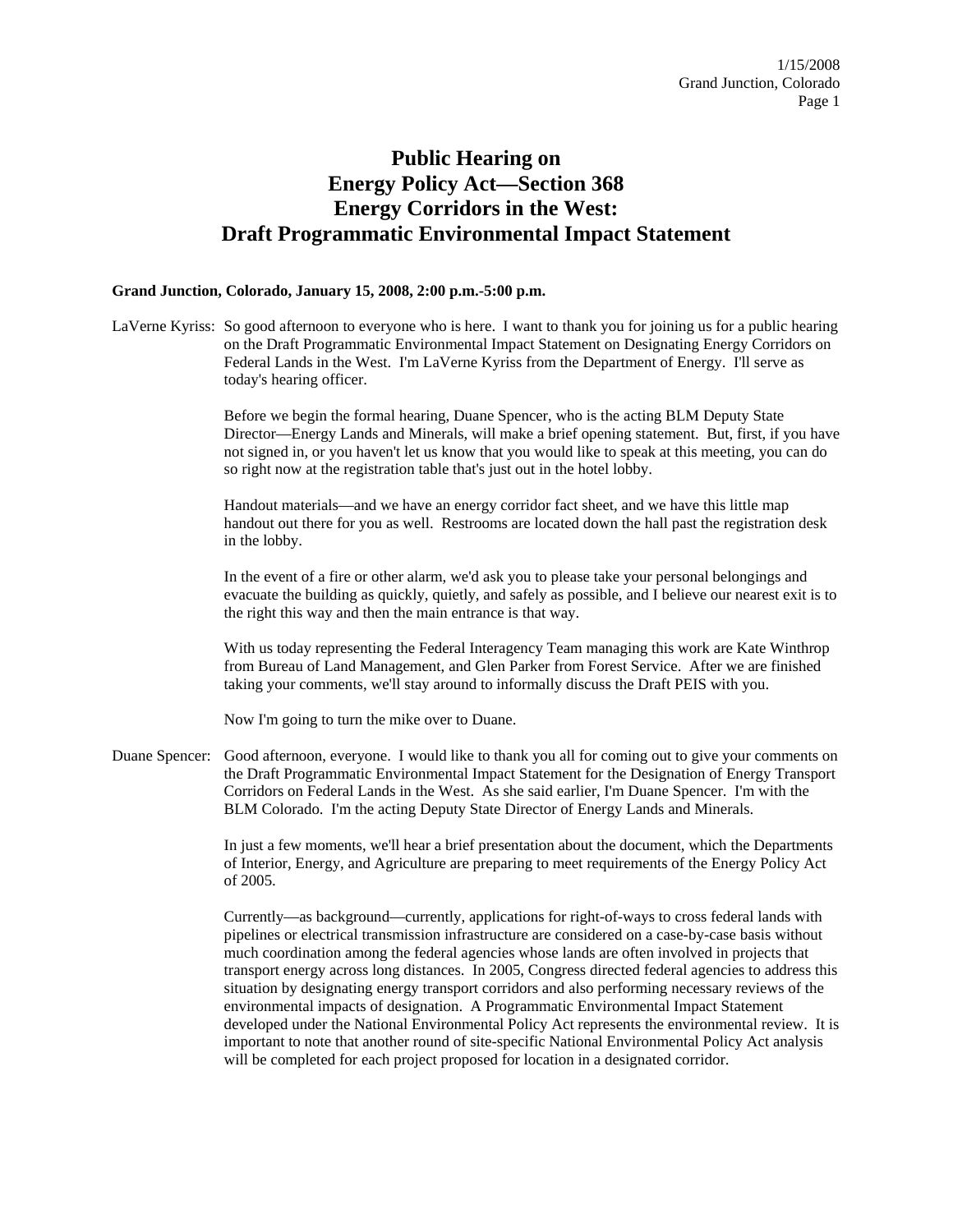The Department of Energy, the Bureau of Land Management, and the U.S. Forest Service developed the corridor locations proposed in the Draft Environmental Impact Statement using a three-step process, which is detailed in the document in a handout available on the information table and which the presentation will also describe.

In essence, today's hearing represents a fourth step in this process. Public comments will help the agencies further refine the locations of corridors so the important goals of the project are met, balancing the needs to improve energy delivery in the West with our responsibility to protect the many resources found on federal lands.

From the beginning, the agencies have been committed to this strategy, and your comments will be valuable in helping to ensure that it is carried through to the end of this planning effort. As we noted earlier, representatives from the Department of Energy, BLM, and the Forest Service are here to receive your comments, and behalf of those three agencies, thank you for you interest and participation, and we will be around afterwards to talk informally. Thank you.

LaVerne Kyriss: We are here today to receive your oral comments on the Draft PEIS. You can also submit comments via the project website, by fax, or by mail. This hearing is being webcast and transcribed, so the speakers are asked to speak clearly and distinctly into the microphone. If you are having trouble hearing a speaker in the room, please signal me, and I will advise the speaker accordingly. After everyone who wishes to comment has spoken, I'll close the hearing.

> So far, we have about four people who have requested to speak to this issue today. Each of you will have an initial five minutes to make your presentation. When you have 30 seconds remaining, I'll notify you so you can begin to wrap up.

This hearing is to take comments on a Draft Programmatic Environmental Impact Statement in response to direction given by Congress to five federal agencies—Energy, Agriculture, Interior, Commerce, and Defense. Section 368 directs the secretary to designate corridors for oil, gas, hydrogen, pipeline, and electric transmission lines on federal lands in the 11 Western states to perform the necessary environmental review. Partly because of this requirement, we've decided to prepare the Draft PEIS that is the subject of this hearing, and to incorporate these designations into land use, land management, or equivalent plans. A separate and distinct public process is expected to begin later this year to identify corridors in the other 39 states.

The statute requires that when the secretaries designate these corridors, they must specify the corridor centerline, the corridor width, and the corridor compatible uses. Congress also directed the secretaries to take into account the need for electric transmission facilities to improve reliability, relieve congestion, and enhance the capacity of the national grid to deliver electricity.

The Draft PEIS proposes designating more than 6,000 miles of corridors. Sixty-two percent would incorporate existing locally designated corridors and/or rights-of-way; 86 percent would be on BLM land; and 11 percent on Forest Service land. The Draft PEIS identifies 166 proposed corridor segments in all 11 Western states. If all are included in the follow-on decisions, this would involve amending 165 land use or equivalent plans.

Previously designated corridors are outlined in yellow on the project map. Some of these are proposed for upgrade only. In the case of existing previously designated utility corridors, amendments to land use plans designating them as 368 corridors would subject these corridors to the interagency coordination processes described in the PEIS, and they would be assigned Section 368 criteria—in effect, the centerline, width, and compatible purposes.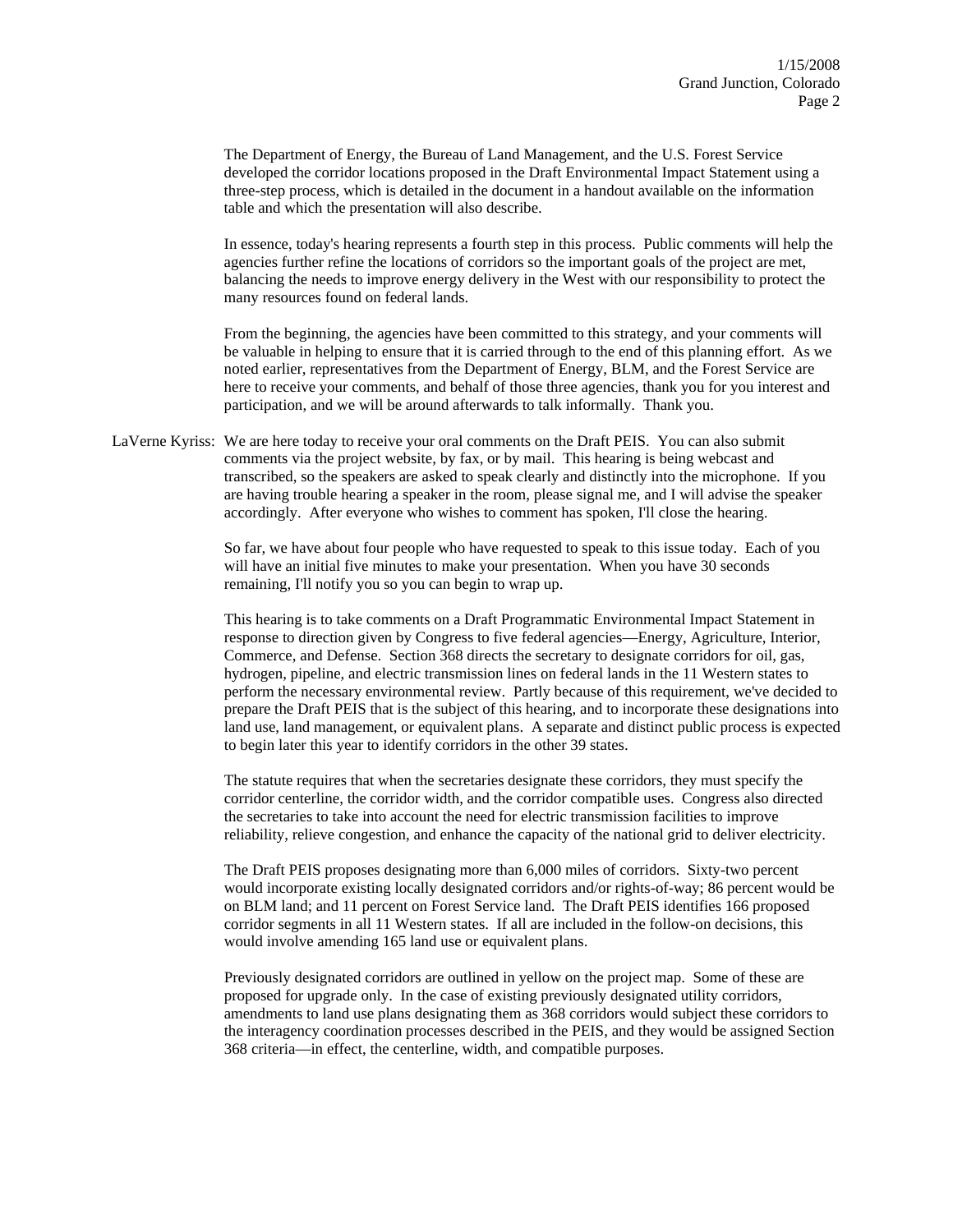Using existing corridors alone would not meet the requirements of Section 368, so we've identified an additional 2,300 miles of proposed corridors. Proposed corridors also vary in width. We used a 3,500-foot starting point to provide flexibility for siting multiple rights-of-way.

An energy corridor is defined as a parcel of land identified through a land-use planning process as a preferred location for existing and future utility rights-of-way and that is suitable to accommodate one or more rights-of-way, which are similar, identical, or compatible. Corridor designations assist in minimizing adverse impacts and the proliferation of separate rights-of-way.

A right-of-way is a specific land-use authorization, not a change in ownership, granted to allow construction and operation of a specific project that's often linear in character, such as a utility line or a roadway.

Right-of-way permits include requirements for compatible land uses and are not granted until the project applicant has complied with all relevant requirements including appropriate environmental review.

In November 2007, we published a Draft PEIS. Comments are due February 14. We will analyze and respond to the comments and complete the tasks necessary to prepare a final EIS. We expect to have this ready some time in mid-2008. The land management agencies will then be able to sign Records of Decision to designate corridors through amendments to land-use plans no sooner than 30 days after the final PEIS is issued.

The Draft PEIS analyzes two alternatives—taking No Action and the Proposed Action. Choosing to adopt the No Action alternative would continue—would result in continuing ad hoc uncoordinated development as is done now. The Proposed Action is the result of a three-step corridor siting process described in detail in Chapter 2 of the Draft PEIS.

The first step was to incorporate comments provided by the public during scoping and after the draft map was released in 2006. Then the agencies worked closely with local federal land managers to accommodate local land-use priorities, incorporate local knowledge of areas, and avoid areas known to be incompatible with potential future development.

A handout summarizing this process for determining where the proposed corridors would be located is on the information table. We also have examples of specific corridors on our project website. We believe that the analysis of these alternatives meet this requirement for a hard look. Because the Proposed Action does not involve any site-specific, ground-disturbing activities, sitespecific need for review will be required to support all proposed projects within a 368-designated corridor.

And today we don't know when and where any projects will be proposed by applicants seeking to site pipelines and/or transmission lines. As a result of this uncertainty, the environmental effect described in Chapter 3 of the Draft PEIS are necessarily more general than a site-specific analysis for a known project would be.

Comments will be most useful if they are specific, they include suggested changes or methodologies, provide a rationale for your suggestion, and refer to the specific section or page number of the Draft PEIS.

Finally, we encourage you to submit comments via the project website. It's easy for you. It speeds our ability to get comments into the database for analysis and up on the website for public review and doesn't require stamps or envelopes.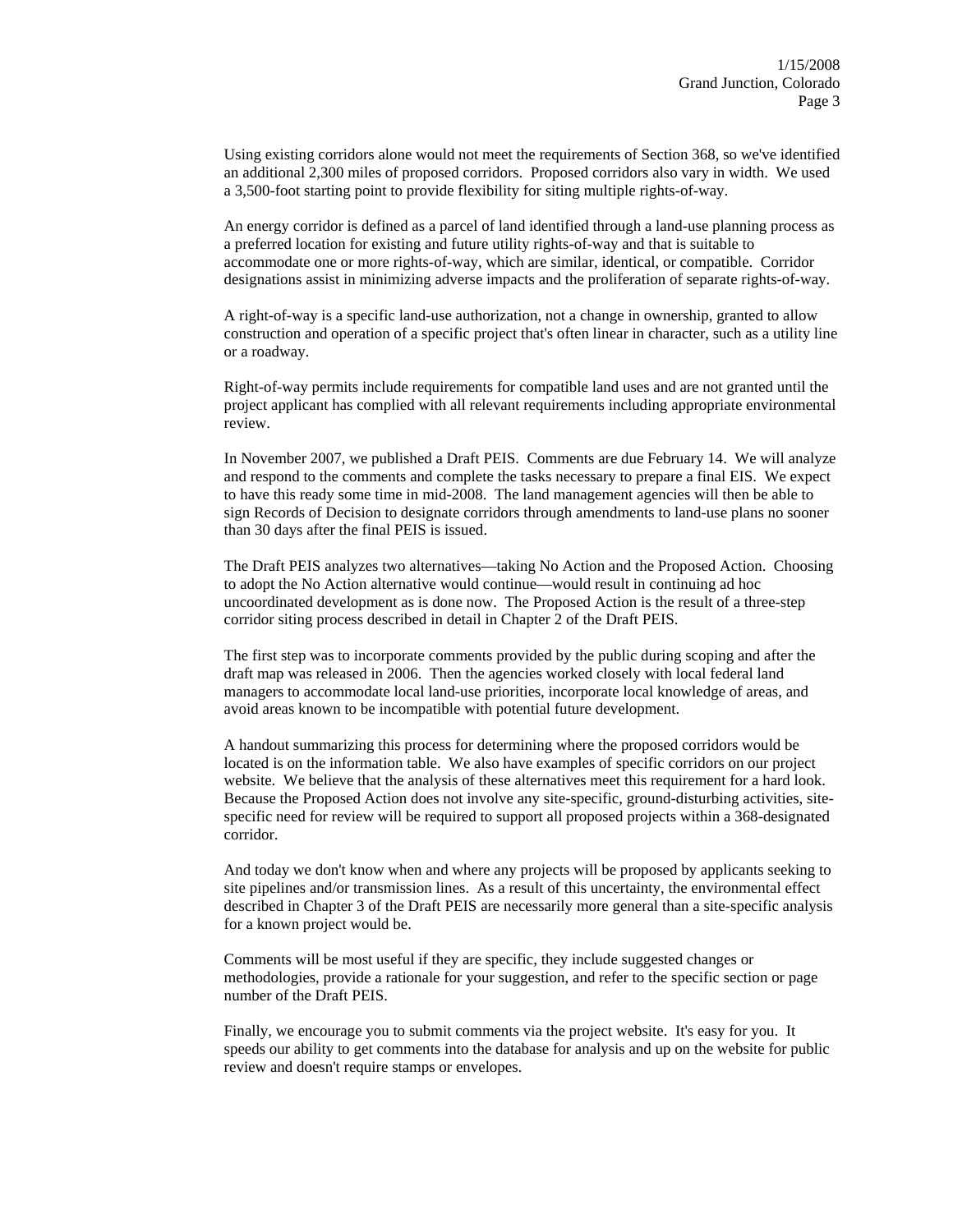I'll call speakers in the order in which you registered. We would ask you to please step up to the microphone and clearly state your name and your organization, if you're representing one, before you make your comments. Please limit your oral comments to five minutes so that everyone who wants to speak today may have a chance to be heard. I'll advise you when you have 30 seconds left so you can wrap up. I have this nice little sign.

I will then ask if anyone else wants to speak. After those people have had a chance to speak, we'll go back to the people who spoke first, and if they want to talk again, we will do that. After everyone has had a chance to speak, we'll then close the hearing and remind you when comments are due and how to submit them.

If you are speaking from a prepared statement, we would ask you to leave a copy with us at the registration desk. If you are not prepared to do that today, we'd ask you to send it to us via the project website.

While agency representatives won't be answering questions during the hearing, we will stay afterwards to discuss the Draft PEIS with you. If we need to, we'll take a 15-minute break midway through our scheduled time.

Are there any questions on how we're going to conduct the hearing today? I see a few headshakes no. So if there are no questions on the process we use today, we will now begin to take your comments.

Our first speaker will be Carter Mathies followed by Alex Dane. So, Carter—

Carter Mathies: Thank you, LaVerne, and good afternoon, ladies and gentlemen. I think I'm already in violation of what you intended here. I pre-registered because I had some questions, not necessarily comments, but I'll go quickly and try not to use my five minutes up.

> I am with a company—my company is called Arista Midstream Services. We are an intermediary in the natural gas business between pipelines and the producer. We build low-pressure gathering, and so we are a leg of the process.

> These large corridors, it's unclear to me—and my first question is, is it contemplated that private industry and/or unregulated businesses would have equal access to the corridors? And by that I mean non-jurisdictional pipelines and things such as—that would be FERC, for instance, FERCauthorized. That's the Federal Energy Regulatory Commission. It is not clear from the documentation and the materials that I've reviewed what FERC's role will be in approving projects that would be deemed to be in the best interest of the general public, and that leads me to a concern I'd like to express, that the corridors could have an unintended effect of creating monopoly opportunities for the first in—first power line, first pipeline, things like that.

> And here's the basis for my concern. If it's intended that you have a NEPA full review and environmental statement—impact statement for due process for each and every project, it's my own personal experience, 30 years in the Rockies, has been from a slightly frustrating standpoint. If you are following an prior project in the general area, even to the extent you're sharing preexisting right-of-way corridors, you almost always are focused on utilizing (inaudible), NEPA, and EIS work in your own application, you refer to things that you can't rely on. In other words, you basically every time you come to the table, start the process all over again. My concern here is that the first, again, is that the first commercial effort to utilize the corridors might in fact have a competitive advantage in many cases, and therefore bein a position to establish site (inaudible), et cetera, et cetera, et cetera. So it's just a comment and a question.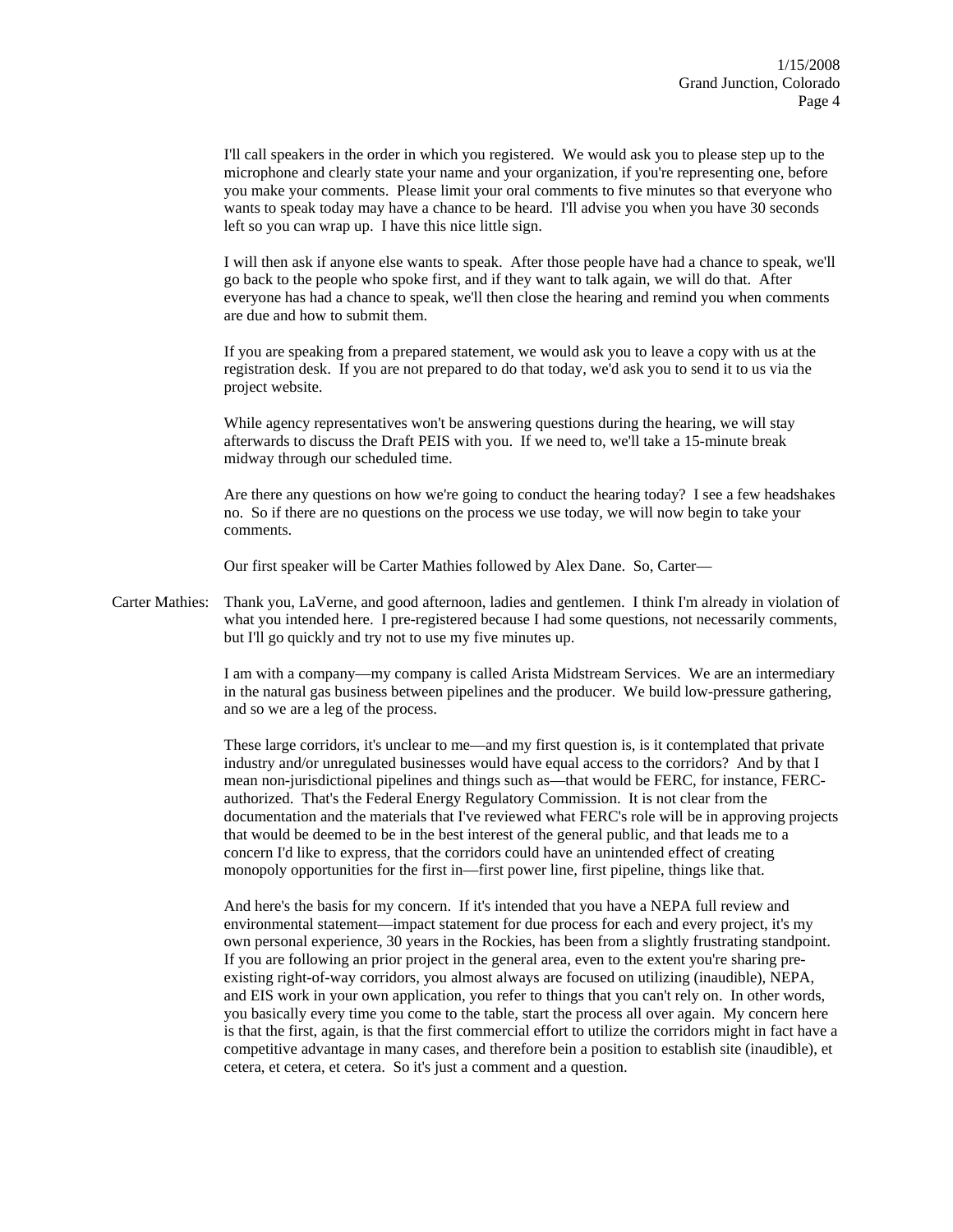I would like to compliment the interagency approach to this project, again having done business in the Rockies for nearly 30 years. This entire approach to how things are done in the West is long overdue, and the attempt to specify best and approach issues like energy corridors with multiple agencies involved at the very same time instead of one-at-a-time subsequent in periodic or sequential order is most refreshing, and I compliment the services for coming together. That'll close my questions and comments. Thank you very much for the opportunity.

LaVerne Kyriss: Thank you. Our next speaker will be Alex Dane [sic], and Alex will be followed by Glen Miller.

Alex Daue: Thank you, LaVerne. It's actually Alex Daue, and I'm with the Wilderness Society in Denver. And first I'd like to thank the Department of Energy, BLM and the Forest Service for holding this public hearing and giving us the opportunity to speak.

> When the Department of Energy took on the responsibility of designating these energy corridors, they also took on the responsibility of doing it right. The proposed corridors, and the agencies' Draft Programmatic Environmental Impact Statement would create corridors across 6,000 miles of federal land in the West, impacting nearly 3 million acres of publicly owned land. And these proposed corridors would have significant impacts to wildlife habitat, cultural resources, recreation opportunities, clean air and water, and lots of other resources on our publicly owned lands.

> Now, we've seen some significant improvements from the preliminary draft that was released by the agencies. Many special places that were previously impacted by corridors, they have moved those corridors out of these special places, and we're very encouraged to see that. We're also encouraged to hear that the agencies are continuously working to move corridors out of Forest Service Roadless Areas, proposed wilderness, and other special places. However, this Draft Programmatic Environmental Impact Statement still contains corridors that impact national parks, national wildlife refuges, Forest Service wilderness areas, proposed wilderness areas, wilderness areas, national monuments, and many other special places.

> These corridors need to be moved out of these special places. The outstanding value of these places and their fragile nature far outweigh the need to designate corridors within them, and there are other alternatives that could minimize or completely eliminate such damaging effects. Doing this process right would involve ensuring that new pipelines and power lines are actually needed, that we cannot increase our transmission efficiency and effectiveness by using new technologies and existing transmission. You would also need to ensure that federal lands are the necessary locations, and sensitive and special places, those that I've listed, are completely avoided.

Further, the best management practices which are described in the Interagency Operating Procedures in the Draft EIS, they should be made mandatory, so that any damaging impacts to these, both federal and public lands, are minimized and mitigated. In addition, the federal and other affected lands should be realistically analyzed and thoroughly analyzed. Currently, the agencies are only analyzing effects on federal lands. However, when you connect the dots and dashes of these corridors, clearly there will be impacts to the state, private, and tribal lands in between the federal land sectors. Those lands need to be analyzed for effects as well.

In addition, once appropriate locations for these corridors are determined, any future projects should be presumptively limited to these corridors so that we do not have a proliferation of energy transmission outside of these corridors.

Consideration also needs to be given to improving access for renewable energy such as wind and solar. This is a major issue. Colorado has made an agreement to be 20 percent renewable by 2020, however, the draft corridors, as proposed, line up best with existing and proposed coal plants not with wind and solar. We need to change these corridors so that they can serve to be an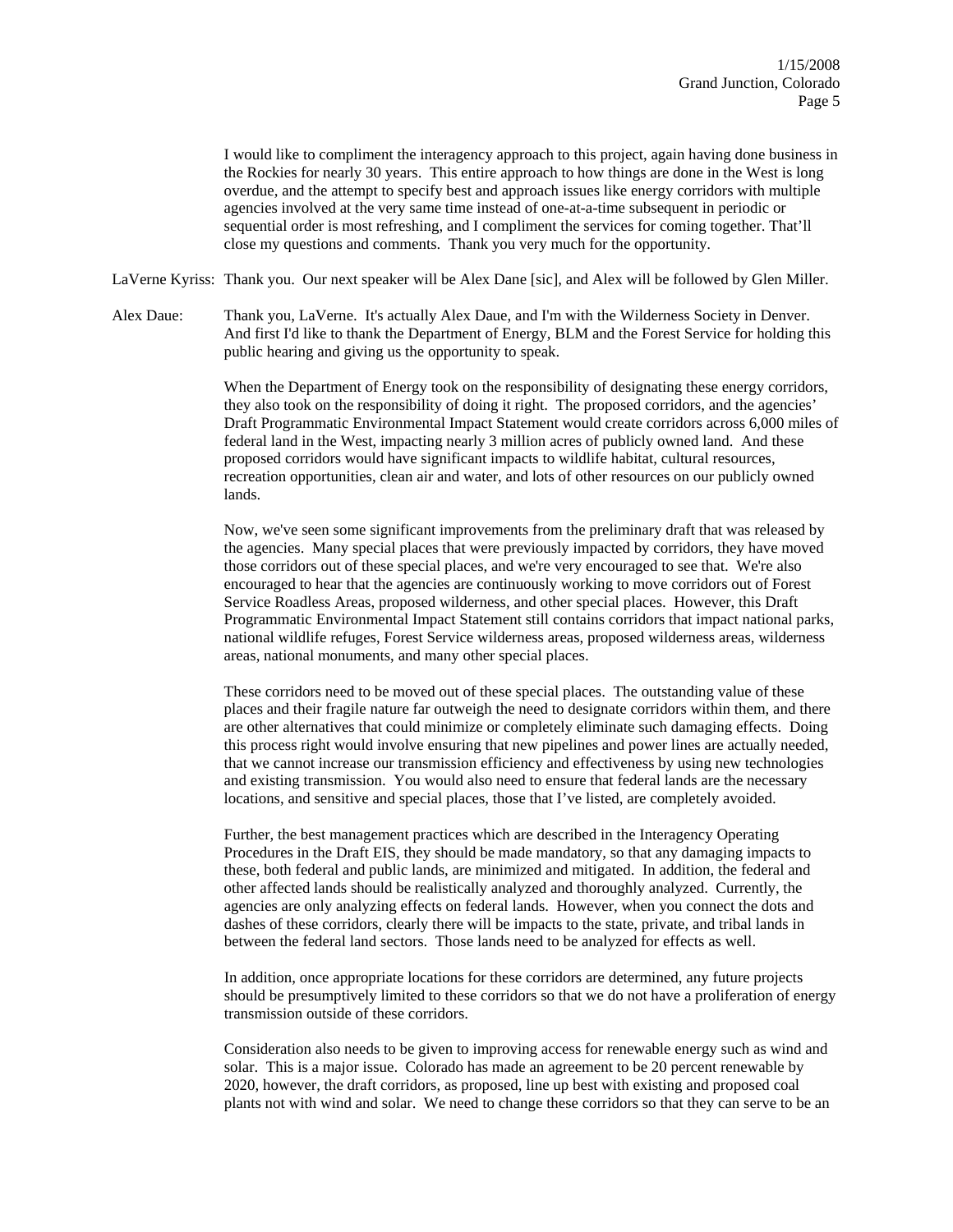improvement for our new energy future and not take us backwards towards coal and other polluting energy sources.

Further, alternatives need to be presented and considered. The public needs to have different alternatives, including ones that emphasize renewables and increase efficiency. By only presenting a No Action alternative and the existing alternative, the agencies are only allowing the public to say what they don't like about the plans rather than giving the opportunity to comment on multiple alternatives.

I would also like to speak about some specific places that are impacted in Colorado and Utah. Diana DeGette, our congresswoman, has introduced the Colorado Wilderness Acts once again this year, and five of the units included in her wilderness bill are impacted by these proposed corridors—the Yampa River, Roan Plateau, South Shale Ridge, San Miguel River, Badger, and Badger proposed Wilderness Areas. Furthermore, the Curecanti National Recreation Area is impacted in Colorado.

In Utah we are concerned about impacts to Grand Staircase Escalante National Monument and the proposed corridor that runs right along the edge of Arches National Park. I mention those places specifically because we are here in Grand Junction and close to Utah.

To wrap up, I would like to again thank the agencies for working with us. We've seen a lot of improvements from the preliminary drafts, and we've seen that these comments work, and I would like to encourage everyone here to get involved in this process, talk about the special places you care about and how you want our energy future to look like. Thank you very much.

- LaVerne Kyriss: Thank you. Our next speaker will be Glen Miller, and Glen will be followed by Harry—and, Harry, I'm not sure how to say your last name, I apologize.
- Glen Miller: I'm Glen Miller. I live in Grand Junction. The other day is the first I heard of this, and I picked up the map, and I see a blank space between two black lines, and it's aimed at a piece of property the wife and I own, and I'm not a NIMBY person, I think this is a great idea, but it's close to a goodsized little town, and the effects on property values near those town that—well, let's face it development land is worth a lot more than farmland today, and from a taxpayer point of view and buying the rights-of-way, sometimes you can do quite a little bit by skirting a piece of property that, one, is worth—it costs you a lot more to buy the right-of-way and, two, you'd upset a lot more people in the community. Thank you.
- LaVerne Kyriss: Thank you, Mr. Miller. And, Harry P-e-r-o-w-l-i-e, something like that maybe? You can tell us how to say it.
- Harry Perowlie: Well, thank you. Briefly, I came to ask questions rather than comment, but one of the things that I would like to say is I filled that form out before I found out my name was "other." As I look at the bottom here on the chart, I see that "other" is a very small group that hasn't been identified yet with, and I'm going to confer with Glen. I'm coming to you as a private landholder, and that's one of the agencies that I don't think is at the table near as much as it should be.

Everyone here knows the disproportionate volume of public lands versus private lands here in Colorado and in the West, and so I really think that I want to raise my name up the level a little bit and rather than become "other" in these hearings, I want us to clearly be the squeaky wheel that gets a little bit of grease because we are being taken for granted as private landholders, and to have the presumptive—the presumption that we know what's best for you after all the studies are done, and then to come to a family ranching operation that's entering the century mark and saying "This is what we've decided for you because you happen to have a piece of ground" that's between that blank space that Glen is talking about.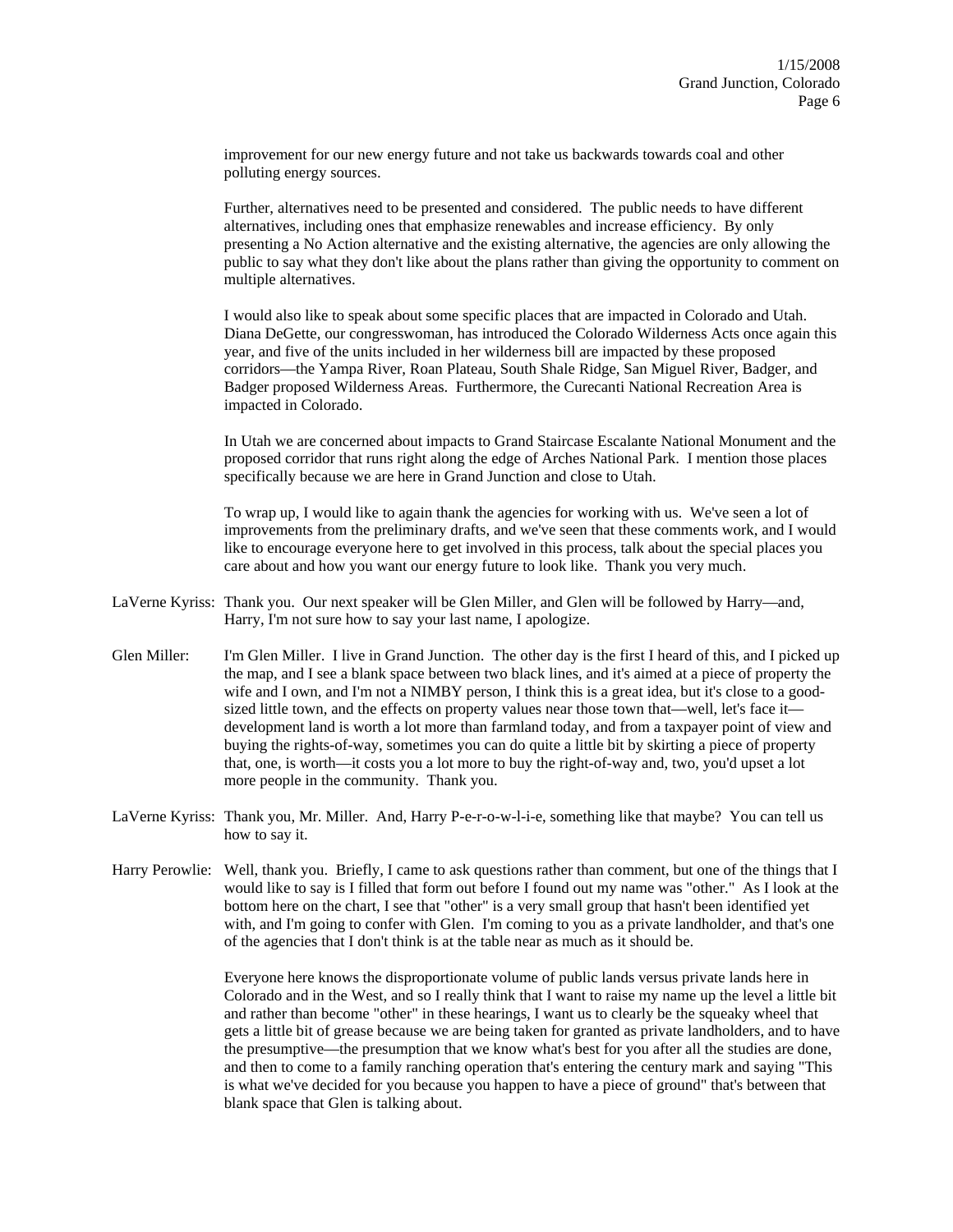I really want us to be at the table and thanks for the openness and the ability for us to get to the table and comment in those regards.

- LaVerne Kyriss: Thank you, sir. Are there other folks who are here today who would like to make a comment? Sir, would you please come up and introduce yourself?
- Greg Trainer: My name is Greg Trainer, I'm the utility director for the City of Grand Junction, and I just have a few general comments, and we'll have a written—hopefully more detailed comments before the end of the comment period requirement.

After reading the executive summary, it's evident that the no effect or no impact are recurring themes, in that the designation of the corridor in and of itself doesn't create impact. Applications, we understand, for site-specific applications would create impact and would have to address specific mitigation measures.

Nevertheless, the City of Grand Junction is compelled to comment by way of education and information because of its extensive land and water interests to the southeast of Grand Junction through which the corridor passes.

The designations incorporate land and water interest that the city acquired over the last century. To protect these interests, the city has adopted a Watershed Protection Ordinance, implemented watershed regulations, and participated in the creation of the comprehensive Watershed Protection Plan among the Department of Interior, the City of Grand Junction, the town of Palisade, and Genesis Oil & Gas and other mineral interests—that's just by way of information.

The city also participated in the creation of the TransColorado natural gas pipeline project plan of development. This occurred in the mid-1990s. The pipeline crossed city properties on the face of Grand Mesa and affected city watershed interests.

We are concerned generally with the broad swath of land under the Proposed Action alternative, and with the statement that should applicants wish to apply for lands outside of the corridor, they may do so. That, combined with the no effect beam, at least in the executive summary, raised the question as to the purpose of the corridor designation in the first place, and the serious expenditure of resources to evaluate impacts that don't exist because the designation itself doesn't create an impact.

We would prefer, throughout the document terminology, rather than "no effect" that there "may be effect," and also that work that's proposed to applications would have to remain inside of the designated corridor without permissions to go beyond the corridor. Creation of the corridor does, we feel, imply future permission for detailed site-specific studies, which may be cut short because of this Programmatic Environmental Impact Statement.

Those are just general comments, thank you.

LaVerne Kyriss: Thank you, sir. Are there other folks who would like to comment? Anyone who has already spoken, would you like to comment again, and Mr. Hlohowskyj would you please come and unlock our computer? Does anybody else want to say something?

> Okay, if there are no other speakers, we are going to close the hearing for the moment, however, if someone wants to speak between now and 5, we will certainly reopen it at that point to take those comments on the record.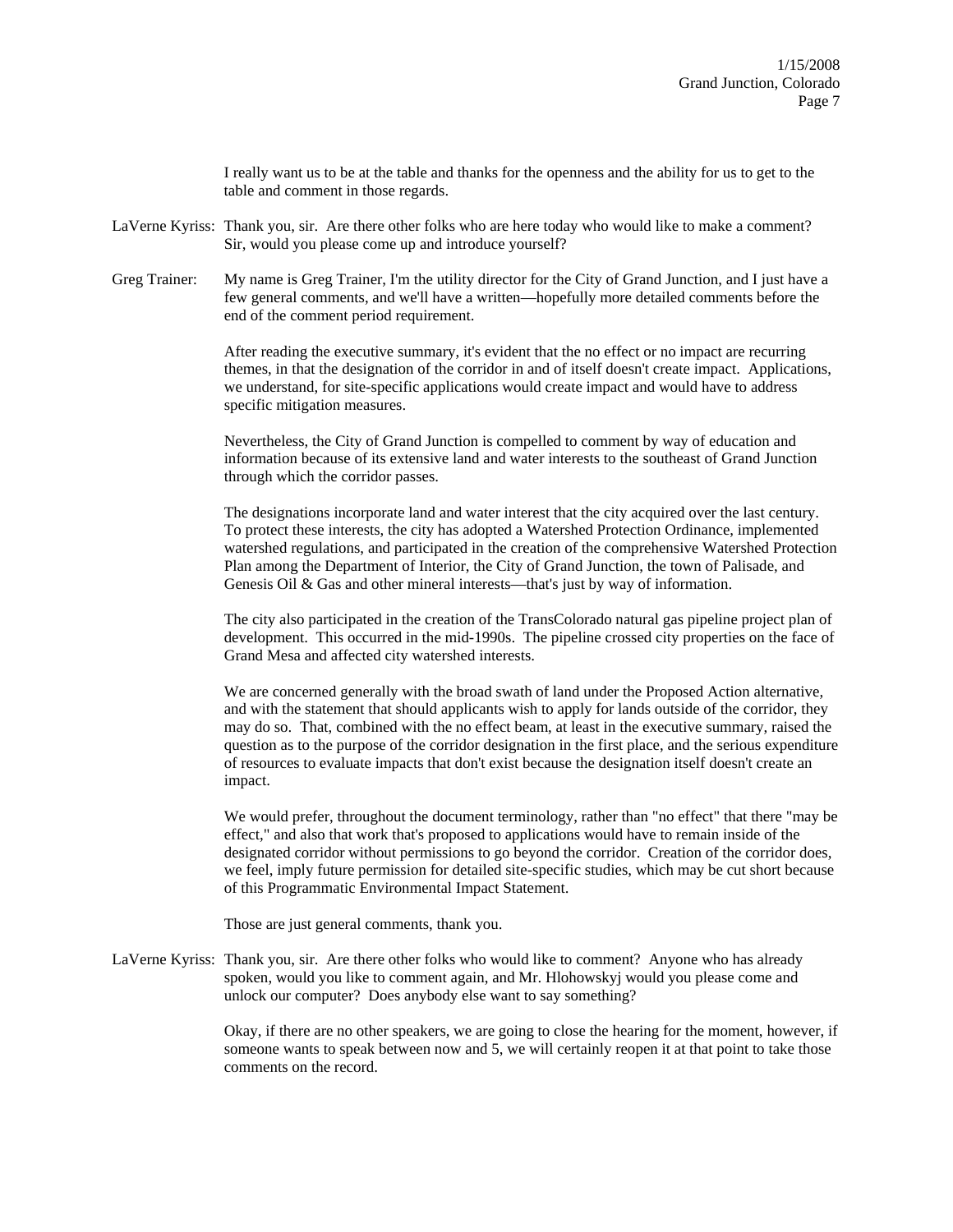I want to thank you for joining us today to provide oral comments on the Draft PEIS Proposing to Designate Energy Corridors on Federal Lands in the West. Comments are due on the Draft PEIS on February 14 and may be submitted via online project website, by mail, or by fax. All comments received by February 14 will be considered in preparing the final PEIS. Comments submitted after February 14 will be considered to the degree possible.

Again, I want to thank you for your attention and now we're going to stay around to informally discuss the Draft PEIS with you. We have some technical support and local folks from Forest Service and BLM. Thank you again.

## **Grand Junction, Colorado, January 15, 2008, 6:00 p.m.-8:00 p.m.**

LaVerne Kyriss: Good evening. I have it is six o'clock, so with your indulgence, we will start. Thank you for joining us for a public hearing on the Draft Programmatic Environmental Impact Statement on Designating Energy Corridors on Federal Lands in the West. I'm LaVerne Kyriss from the Department of Energy. I'll serve as this evening's hearing officer.

> Before we begin the formal hearing, Duane Spencer, who is the acting BLM Deputy State Director - Energy, Lands, and Minerals, will make a brief opening statement. But first, if you haven't signed in or let us know that you want to speak at this meeting, you can do so right now at the registration table in the hotel lobby.

> Handout materials—we've got a fact sheet and a map that shows our siting process and an example of that—are also available on the information table. Restrooms are located past the lobby down the hall.

In the event of a fire or other alarm, please take your personal belongings with you and evacuate the building as quickly, quietly, and safely as possible. The nearest exit is out this way, and then the main entrance is also an alternate exit.

With us today representing the Federal Interagency Team managing this work are Kate Winthrop from Bureau of Land Management and Glen Parker from Forest Service, who might be still paying our dinner bill, but he will be here momentarily. After we're finished taking your comments, we will stay around to informally discuss the Draft PEIS with you.

And now I'm going to turn the mike over to Duane.

Duane Spencer: Well, good evening. Is there anybody here who did not hear this same opening speech? We're scripted, obviously, here, so good evening. Thank you all for coming out to give comments on the Draft Programmatic Environmental Impact Statement for the Designation of Energy Transport Corridors on Federal Land in the West. As I said, I'm Duane Spencer from BLM. And in a few moments you'll hear a very brief presentation about the document which the Departments of Interior, Energy, and Agriculture are preparing to meet requirements of the Energy Policy Act of 2005.

> Currently, applications for rights-of-ways to cross federal land with pipelines or electrical transmission infrastructure are considered on a case-by-case basis without much coordination among the various federal agencies whose lands are often involved in projects that transport energy across long distances. In 2005, Congress directed federal agencies to address this situation by designating energy transport corridors and also performing necessary reviews of the environmental impacts of designation. A Programmatic Environmental Impact Statement developed under the National Environmental Policy Act represents that environmental review. It is important to note that another round of site-specific NEPA analysis will be completed for each project proposed for location within a designated corridor.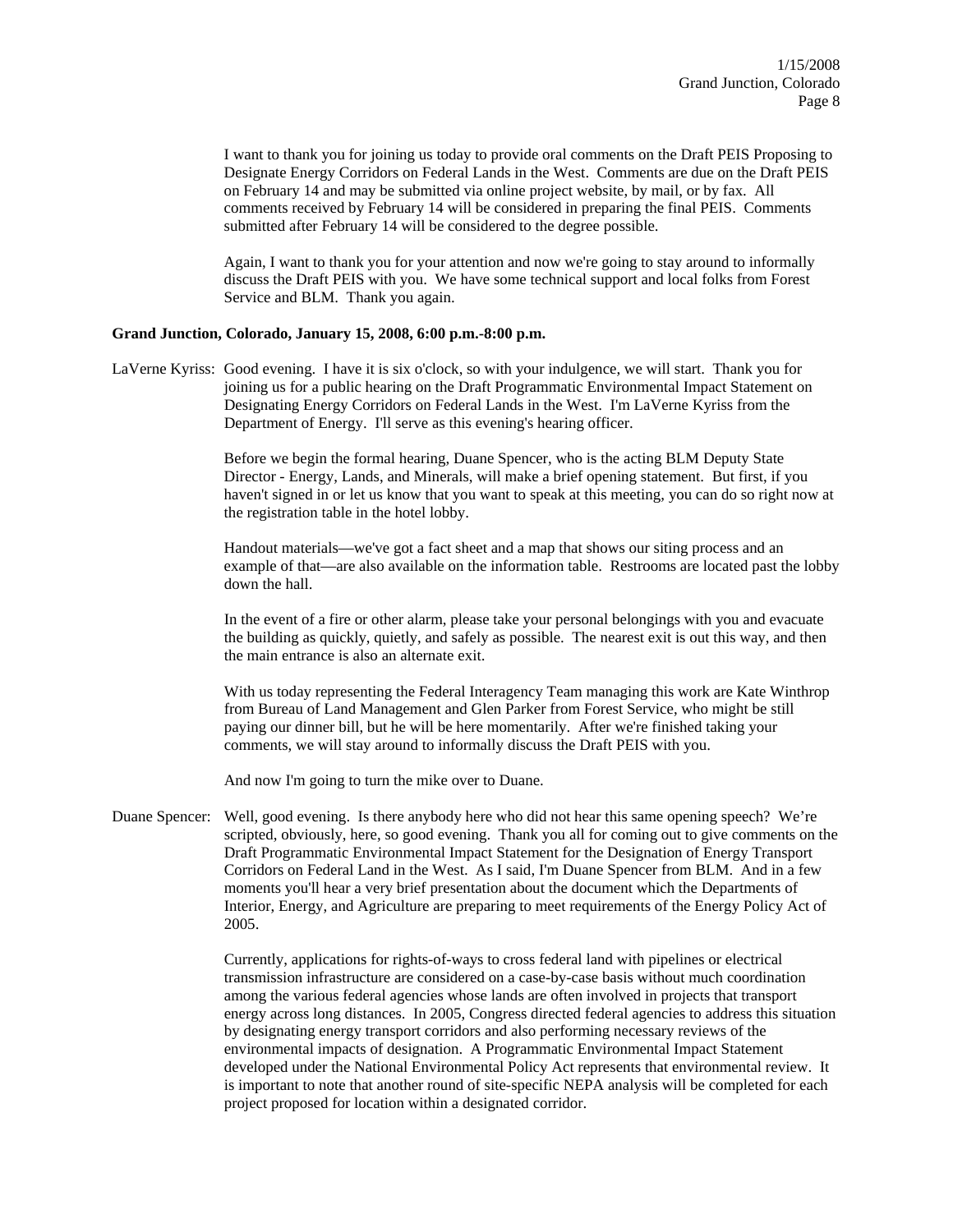The Departments of Energy, the Bureau of Land Management, and the U.S. Forest Service developed the corridor locations proposed in the Draft Programmatic Environmental Impact Statement using a three-step process, which is detailed in the document, in a handout which you can pick up at the information table, and which the presentation will also describe.

In essence, today's hearing represents step four of that process. Public comments will help the agencies further refine the locations of corridors so the important goals of the project are met, balancing the need to improve energy delivery in the West with our responsibility to protect many resources found on federal lands.

From the beginning, the agencies have been committed to this strategy, and your comments are valuable in helping to ensure that it's carried through the end of this planning effort. After we get done with the presentations, representatives from DOE, BLM, and Forest Service will be here to receive your comments and to talk informally afterwards. So thank you very much for all being here.

LaVerne Kyriss: Thank you, Duane. We are here this evening to receive your oral comments on the Draft PEIS. You can also submit comments via the project website, by fax, or by mail. This hearing is being webcast and transcribed, so speakers are asked to speak clearly and distinctly into the microphone. If you are having trouble hearing a speaker in this room, please signal me, and I will advise the speaker accordingly. I see that Glen Parker from Forest Service is here, and so, just so you all know who he is. After everyone who wishes to comment has spoken, I'll close the hearing.

> So far, we have seven people who have signed up to speak this evening. Each of you will have an initial five minutes to make your presentation. When you have 30 seconds remaining, I'll notify you so you can wrap up.

> The hearing is to take comments on a Draft Programmatic EIS prepared in response to directions given by Congress to five federal agencies—Energy, Agriculture, Interior, Commerce, and Defense. Section 368 directs the secretaries to designate corridors for oil, gas, hydrogen, pipeline, and electric transmission lines on federal lands in the 11 Western states to perform the necessary environmental reviews. Now, partly because of this requirement, we decided to prepare this Draft PEIS, that is the subject of this hearing, and to incorporate these designations into land-use, landmanagement, or equivalent plans. A separate and distinct public process is expected to begin later this year to identify corridors in the other 39 states.

The statute requires that when the secretaries designate these corridors, they must specify the corridor centerline, the corridor width, and the corridor compatible uses. Congress also directed the secretaries to take into account the need for electric transmission facilities to improve reliability, relieve congestion, and enhance the capacity of the national grid to deliver electricity.

The Draft PEIS proposes designating more than 6,000 miles of corridors. Sixty-two percent would incorporate existing locally designated corridors and/or rights-of-way; 86 percent would be on BLM land; and 11 percent on Forest Service land. The Draft PEIS identifies 166 proposed corridor segments in all 11 Western states. If all are included in the follow-on decisions, this would involve amending 165 land-use or equivalent plans.

Previously designated corridors are outlined in yellow on the project map. Some of these are proposed for upgrade only. In the case of existing previously designated utility corridors, amendments to land-use plans designating them as 368 corridors would subject these corridors to the interagency coordination processes described in the PEIS, and they would be assigned Section 368 criteria—in effect, the centerline, width, and compatible purposes.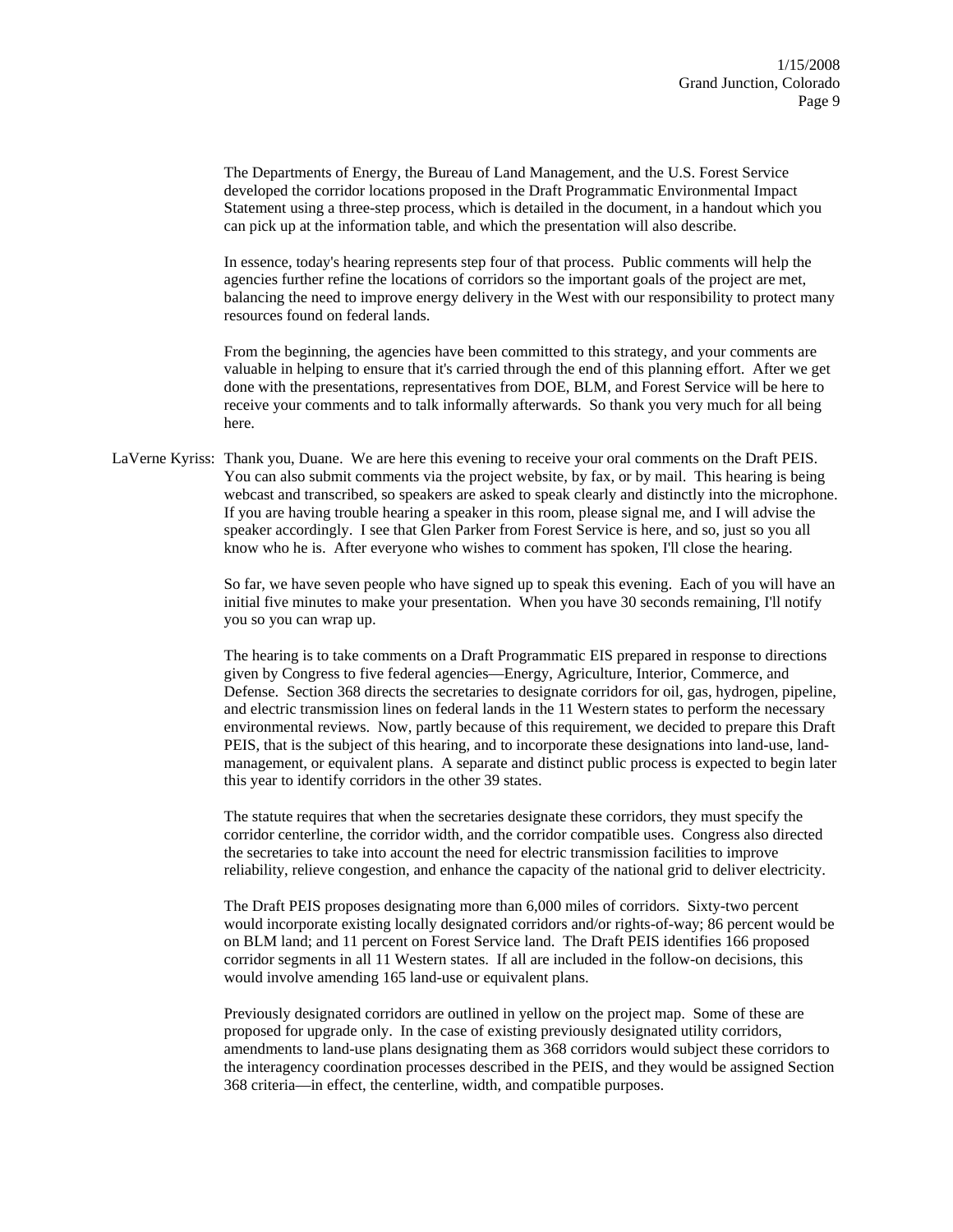Using existing corridors alone, however, would not meet the requirements of Section 368, so we've identified an additional 2,300 miles of proposed corridors. Proposed corridors also vary in width. We used a 3,500-foot starting point to provide flexibility for siting multiple rights-of-way.

An energy corridor is defined as a parcel of land identified through land-use planning processes as a preferred location for existing and future utility rights-of-way and that is suitable to accommodate one or more rights-of-way which are similar, identical, or compatible. Corridor designations assist in minimizing adverse impacts and the proliferation of separate rights-of-way.

A right-of-way is a specific land use authorization—not a change in ownership—granted to allow construction and operation of a specific project that's often linear in character, such as a utility line or a roadway.

Rights-of-way permits include requirements for compatible land uses and are not granted until the project applicant has complied with all relevant requirements, including the appropriate environmental review.

In November 2007, we published this Draft PEIS. Comments are due February 14. We will analyze and respond to the comments and complete the tasks necessary to prepare a final EIS. We expect to have this ready some time in mid-2008. The land management agencies will be able to sign Records of Decision to designate corridors through amendments to their land-use plans no sooner than 30 days after the final PEIS is issued.

This Draft PEIS analyzes two alternatives—taking No Action and the Proposed Action. Choosing to adopt the No Action alternative would result in continuing ad hoc uncoordinated development, as is done now. The Proposed Action is the result of a three-step corridor siting process described in detail in Chapter 2 of the Draft PEIS.

The first step was to incorporate comments provided by the public during scoping and after the draft map was released in 2006. Then the agencies worked closely with local federal land managers to accommodate local land-use priorities, incorporate local knowledge of areas, and to avoid areas known to be incompatible with potential future developments.

A handout summarizing this process for determining where the proposed corridors would be is located on the information table. Examples of specific corridors are also available on the project website. We believe that the analysis of these alternatives meets NEPA's requirement for a hard look. Because the Proposed Action does not involve any site-specific, ground-disturbing activities, site-specific need for review will be required to support all proposed projects within a 368-designated corridor.

And today we don't know when and where any projects will be proposed by applicants seeking to site pipelines and/or transmission lines. As a result of this uncertainty, the environmental effects described in Chapter 3 of the Draft PEIS are necessarily more general than a site-specific analysis for a known project would be.

Comments will be most useful if they are specific, include suggested changes or methodologies, provide a rationale for your suggestions, and refer to the specific section or page number of the Draft PEIS.

Finally, we encourage you to submit comments via the project website. It's easy for you, it speeds our ability to get comments into the database for analysis and up on the website for public review, and it doesn't require stamps or envelopes.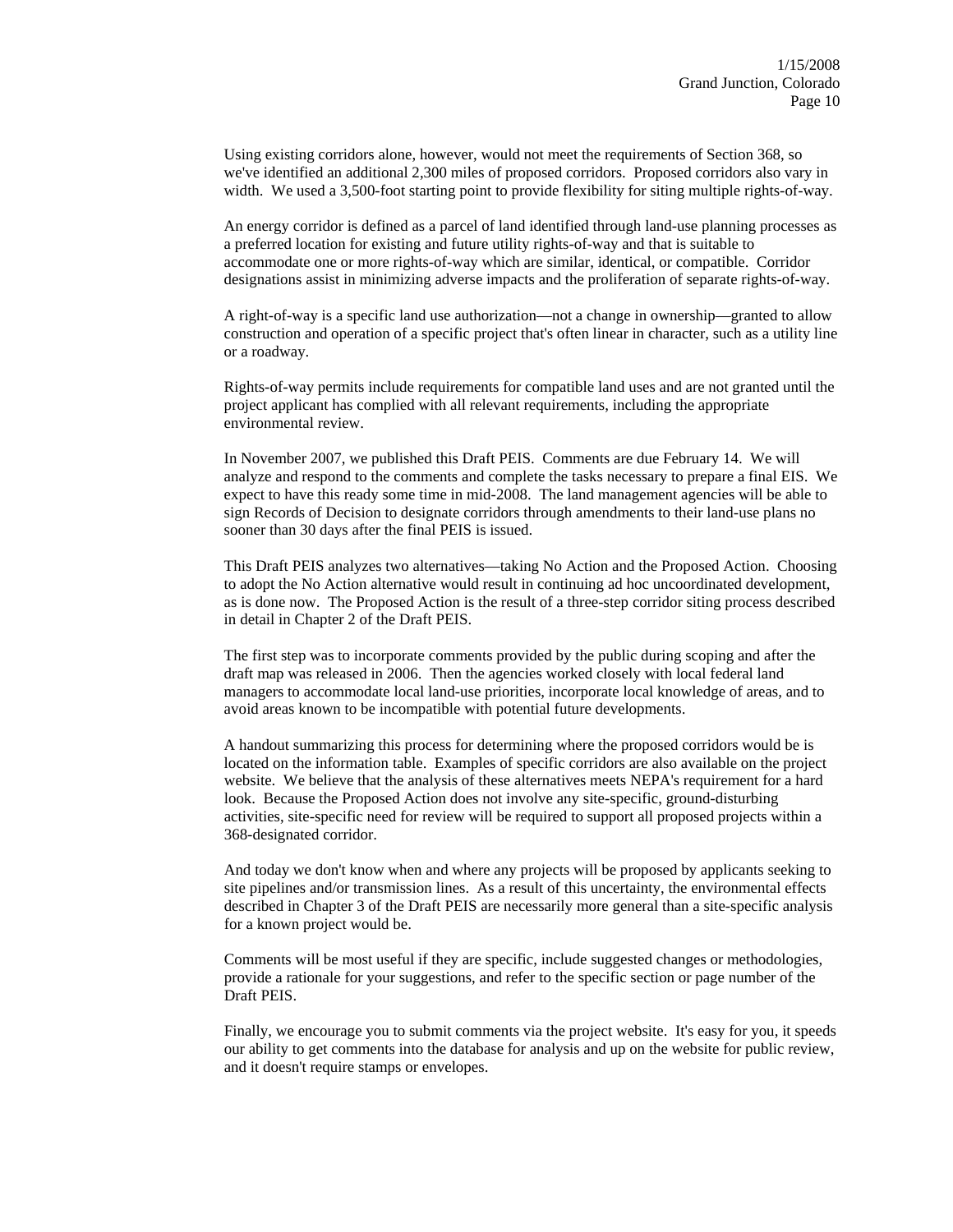This evening, I will call speakers in the order in which you registered. Please step up to the microphone and clearly state your name and organization, if you're representing an organization, before making your comment. Please limit your oral comments to five minutes so that everyone who wants to speak this evening will have a chance to be heard. I will advise you when you have 30 seconds left so you can wrap up. I have this wonderful slide.

After everyone who's registered speaks, then I'll ask if anyone in the audience also wants to speak. After that, I'll go back and ask any of the previous commenters if they want to make additional comments. And we'll go through that until everyone who wants to speak has had an opportunity to share those comments. After everyone has had a chance to speak, we'll close the hearing and remind you of when comments are due and how to submit them.

If you're speaking from a prepared statement, please also leave us a copy at the registration desk. While agency representatives won't be answering questions during the hearing, we will stay afterwards to discuss the Draft PEIS with you.

Are there any questions on the process we're going to use tonight to take your comments? If there are no comments, we will now begin taking your comments.

Our first speaker is Brenda Linster. Our second speaker will be Mary McCutchan. So Brenda, if you want to use that microphone?

Brenda Linster: My name is Brenda Linster. I'm the Land and Regulatory Advisor for Midstream Services with EnCana Oil and Gas. EnCana supports the development of a Programmatic Environmental Impact Statement that Designates Energy Corridors on Federal Lands in the West. However, we have concerns with a portion of the proposed corridor that parallels the TransColorado Pipeline through Mesa and Garfield counties. The portion of TransColorado in Mesa and Garfield counties has several environmental and constructability characteristics that could result in the corridor being determined to be unsuitable for this designation, and these characteristics should be fully evaluated in the PEIS.

> Specifically, there are at least two miles of the corridor of TransColorado that was installed within the Debeque cutoff road due to adjacent soil and geologic constraints. Laying another pipeline adjacent to the loaded high-pressure TransColorado Pipeline would require closing the Debeque cutoff road during construction. In conversations that EnCana has had with Mesa County officials, they have indicated that they would not allow the Debeque cutoff to be closed, and we feel this essentially eliminates that as a corridor because there wouldn't be any way that we could get in and do construction.

> Secondly, during feasibility studies for the TransColorado Pipeline, it was determined that due to geology, it was not suitable for boring the Colorado River, and the TransColorado Pipeline was installed by completing an open cut. Given the changes in the regulatory environment and significant regulatory hurdles from the Corps of Engineers and the U.S. Fish and Wildlife Services due to concerns about the Colorado River endangered fishes, we do not believe that there is a feasible crossing of the Colorado River in this portion of the corridor.

> Thirdly, there are six threatened, endangered, candidate or sensitive plant species that have known habitat along the TransColorado corridor. During construction of TransColorado, the U.S. Fish and Wildlife Service policies allowed numerous plant populations to be transplanted. However, since 1998 when that pipeline was installed, the U.S. Fish and Wildlife Service policies relating to transplanting have changed. We believe there are concerns there that need to be addressed.

> And in addition to those factors, even though this is just looking at federal lands, there are at least two landowners that were condemned as part of the TransColorado Pipeline, and we feel that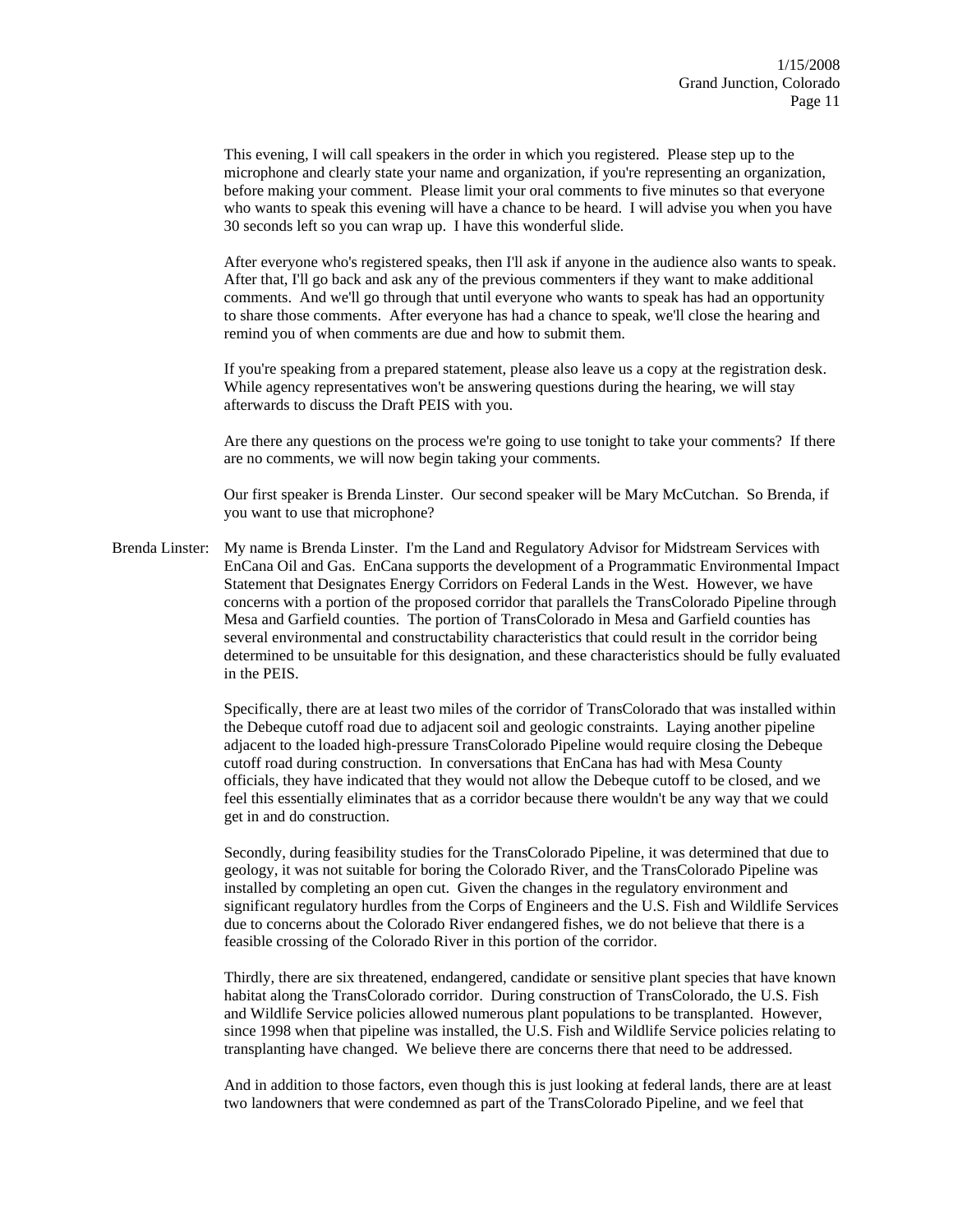impact to private landowners should be addressed. We've had discussions with two of those landowners, and they have indicated that they would oppose any future pipelines on their property and would force the energy companies into condemnation.

We realize that the intent of the PEIS is to designate corridors on federal lands, and we realize that individual projects would undergo further project-specific and site-specific environmental analysis. However, we believe that given these four known factors along the proposed portion of TransColorado in Garfield and Mesa counties, that that warrants additional analysis before being designated as a federal corridor in this PEIS. Thank you.

- LaVerne Kyriss: Thank you, Ms. Linster. Our next speaker—page turned—is Mary McCutchan, and Mary will be followed by Alex—and Alex, I just lost how to pronounce your last name. Daue. I'm so sorry. So Mary first.
- Mary McCutchan: I'll keep this very brief, because I don't have specific comments, and I really don't want to be webcast. It sounds painful. So I'd just like to say that I've spent a couple of months without electricity or gasoline. What I can't spend two months without is water, so I would urge our public further to keep considering the water resource out here. I understand this would make things more efficient, and I'm all in favor of efficiency. I think that's great. I could see the push behind this. But I would suggest that although you say you have a 90-day comment period, I don't know that the public has been widely informed. Perhaps they have, but I don't have that perception myself. So I would just ask that perhaps the date can be extended to the end of February instead of Valentine's Day. Thank you.
- LaVerne Kyriss: Thank you, Ms. McCutchan. Our next speaker is Alex Daue, and Alex will be followed by Sasha Nelson.
- Alex Daue: My name's Alex Daue, and I'm with the Wilderness Society in Denver. And first I'd like to thank the Department of Energy, Forest Service, Bureau of Land Management for providing this public hearing and giving us the opportunity to comment. When the Department of Energy decided to take on the responsibility of designating these corridors across the West, they also took on the responsibility of doing it right. These corridors, as LaVerne has mentioned, will impact 6,000 miles of federal land across the West, impacting over, nearly 3 million acres of publicly owned land. There will be impacts to wildlife habitat, clean air and water, recreation opportunities, cultural resources, and many other resources on our public lands.

By taking on this responsibility to do it right, there are several things that the agencies could do to make a better plan than what they've got so far. These things include making sure that new pipelines and power lines are actually needed, that we can't get the transmission we need from what we've got or upgrades as far as new technology that comes out for transmission. Also, that federal lands are the necessary and appropriate locations for these corridors, and that special places on federal lands are not impacted. We've seen significant improvements from the preliminary draft that the agencies released as far as impacts to special places. They've moved many corridors which were impacting special places, and we're encouraged to hear that they're continuing to move corridors to get them out of proposed Wilderness Areas, Forest Service Roadless Areas, and other special places. But the Draft PEIS still has impacts to many, many special places, including national parks, wildlife refuges, proposed and existing wilderness, and other special places.

We'd also like to see that the best management practices, which are described as the Interagency Operating Procedures in the PEIS, are carried forward when the Records of Decisions are made in the final, and are made mandatory at that point. They will do a lot to help minimize and mitigate negative effects to special places and our public lands in general.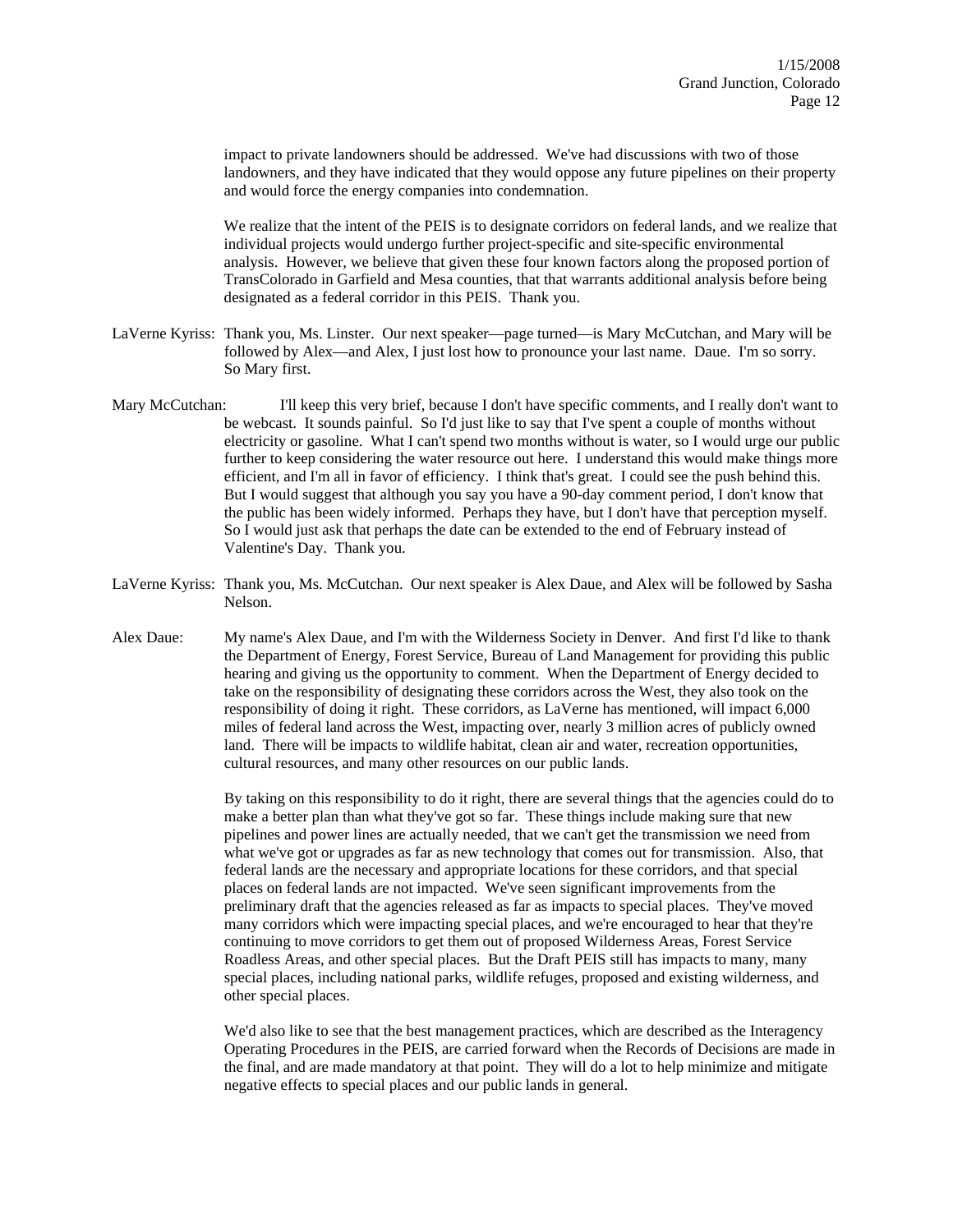Further, we would like the agencies to fully analyze the cumulative impacts of these corridors on not only the federal lands, but the state, private, and tribal lands which will be impacted once the dots and dashes on the federal lands are connected. There will be impacts across this landscape, and we'd like to see analysis of those impacts.

Further, we'd like to see that once appropriate locations are determined, that corridors are presumptively limited to those locations. We'd also like to see consideration given to access for renewable energy such as wind and solar. The agencies have done analysis of wind and solar resources and have attempted to create corridors which connect those resources, but currently the Draft PEIS does the best job of connecting existing and proposed coal plants, and that is not part of the renewable energy future that Colorado or the West has envisioned. Colorado has made a commitment to have 20 percent renewables by 2020. We need to have these corridors linking up solar, geothermal, wind potential so that we can achieve that.

Lastly, we need to have alternatives. The agencies have provided an Action alternative and a No Action alternative, but the public needs to see multiple different alternatives so that they can choose which is best. Right now, all the public can do is say what they don't like about the alternatives presented, so we'd like to see different alternatives presented which analyze potential for renewables, limits that impact to special places, and makes sure that these corridors are designated correctly. Thank you.

LaVerne Kyriss: Thank you, Alex. Our next speaker is Sasha Nelson, and Sasha will be followed by Don Moyer.

Sasha Nelson: Good evening. My name is Sasha Nelson, and I represent the Colorado Environmental Coalition. I'd like to speak about two primary concerns. The first is the idea that designation is not an impact and therefore we're not having impacts. We would like to argue that designation itself is the impact, because it makes legitimate the idea that these corridors can be developed and can be used in the future and/or widened, if they exist.

> But I'd like you to keep that in mind when I talk about something else, another concern, as Alex mentioned, our special places. And I'd like to give you a specific example of a northwest Colorado complex and why it is special. So I'll speak specifically at the Yampa Valley Cross-Mountain and Diamond Breaks, both which have proposed new corridor sites or existing corridor sites that would then be widened under this Draft.

Now, the reason they are special, besides their intrinsic value as wild places, is also because this is a topic near and dear to my heart as an animal behavioral scientist. They provide some of our best wildlife habitat in the West. Specifically, we have the largest elk herd, we have one of the largest mule deer herds, and we have one of the healthiest populations of the northern sage grouse. All of these animals are very important to the economy and well-being of the people of western Colorado and northwestern Colorado specifically, as well as value for their intrinsic specialness.

By designating corridors within or very close to currently proposed citizens' wilderness sites, which this plan does, we threaten those complexes which provide habitat for the migrating wildlife species I've mentioned and/or critical breeding grounds for those species. And that is why it's important for us to look again at this Draft, see if by reconfiguring the proposed corridor sites, we can eliminate that, while still providing balanced energy development to suit our current and future energy needs.

Again, I'd like to go back to the idea that when we designate these sites, even though there will be specific NEPA review when proposals come up, by the very act of designating, that itself is an impact. It legitimizes the idea that these places can in the future be developed, and that, of course—for me, anyway—threatens the special intrinsic value of the habitat of these special places. Thanks.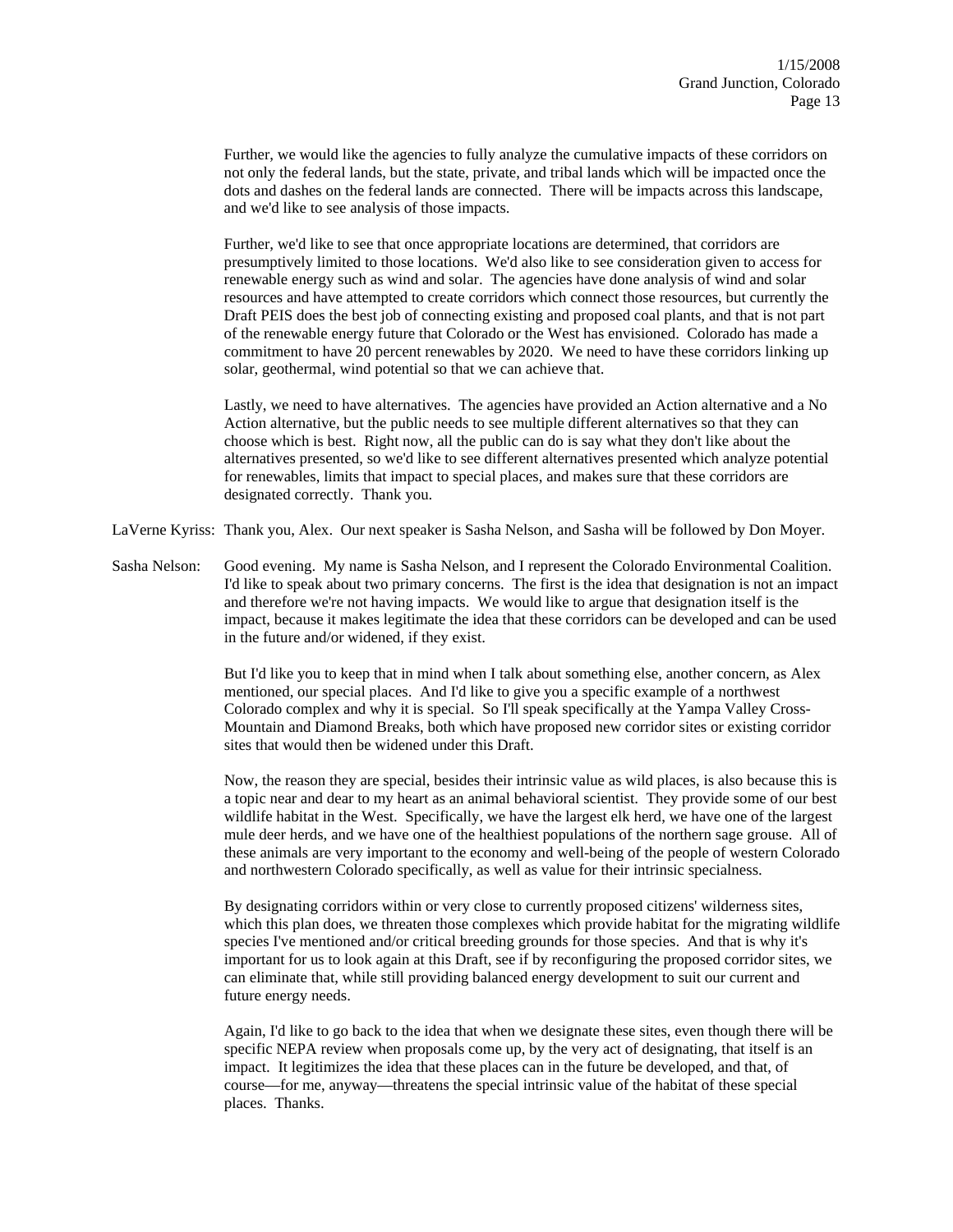- LaVerne Kyriss: Thank you so much, Ms. Nelson. Our next speaker will be Don Moyer. He will be followed by Mark Schofield.
- Don Moyer: My name is Don Moyer, and I just wanted to make a general comment about the pipeline corridor concept, and particularly as it relates to gas transmission lines. I think it should be considered, when you're talking about gas transmission lines, that where you are in a sedimentary basin that is prospective for oil and gas, a diversity of gas transmission routes is very beneficial. Because in many cases, you have federal land fee minerals that are already leased and subject to the production of oil and gas, and the more diversity of gas transmission lines that you have that can be accessed by that production, the less impact you will have in having to run gathering lines and intermediate lines to get to just the transmission lines that are on a given corridor. So, you know, I suggest, you know, that in the sedimentary basins that are considered prospective for production, that you consider line alternatives as far as gas transmission is concerned. Thank you.
- LaVerne Kyriss: Thank you, Mr. Moyer. Our next commenter will be Mark Schofield. Mr. Schofield will be followed by Joe Neuhof.
- Mark Schofield: My name is Mark Schofield. I'm with Western Colorado Congress. We are an alliance for community action made up of eight community groups and over 3,000 members across western Colorado, and we organize people to protect and enhance their quality of life by working for a healthy environment and sustainable economies. I appreciate this opportunity to share some brief comments, and then we'll share more in-depth comments in written form.

Just to share a couple of specific concerns, some of which have been mentioned at this point is the potential impact of these proposed energy corridors that have on public lands, particularly BLM lands that are being considered for Wilderness designation or proposed as such by citizens, including areas like South Shale Ridge to the northeast of here, San Miguel River, a citizenproposed wilderness in San Miguel County.

Just briefly, on the note of San Miguel County, I had a conversation with a county commissioner from there who expressed some concern that he only just recently learned about this opportunity to comment from a local property rights activist in his county, just a couple of days ago. So I've had a couple of conversations with staff and a county commissioner from San Miguel County. And hopefully, a previous speaker said there will be more awareness of potential impacts posed by this proposed energy corridor and that the public will have its standard opportunity to comment.

Another specific concern has to do with the proposed corridor overlapping with municipal watersheds. The City of Grand Junction just this last year adopted a watershed ordinance and is implementing watershed regulations. And again, as a previous speaker noted, water is a tremendously vital and important resource here in the West and to the citizens of Grand Junction and others on the Western Slope. And so, as any proposal moves forward, cities like the City of Grand Junction should be very closely consulted with.

A second, just to share that this draft, granted that the Department of Energy and BLM and Forest Service are following direction received in the 2005 Energy Policy Act—which we believe in this case is very fundamentally flawed for some different reasons—one is that by connecting existing and proposed future coal plants by this kind of transmission created, it locks us into this form of energy production and transmission, and thereby short-circuiting the many potential economic benefits of renewable energy production in our state and in our region, as well as the opportunities for distributed generation such as rooftop solar and thereby negating the need to have such massive infrastructure to move energy around vast geographic areas.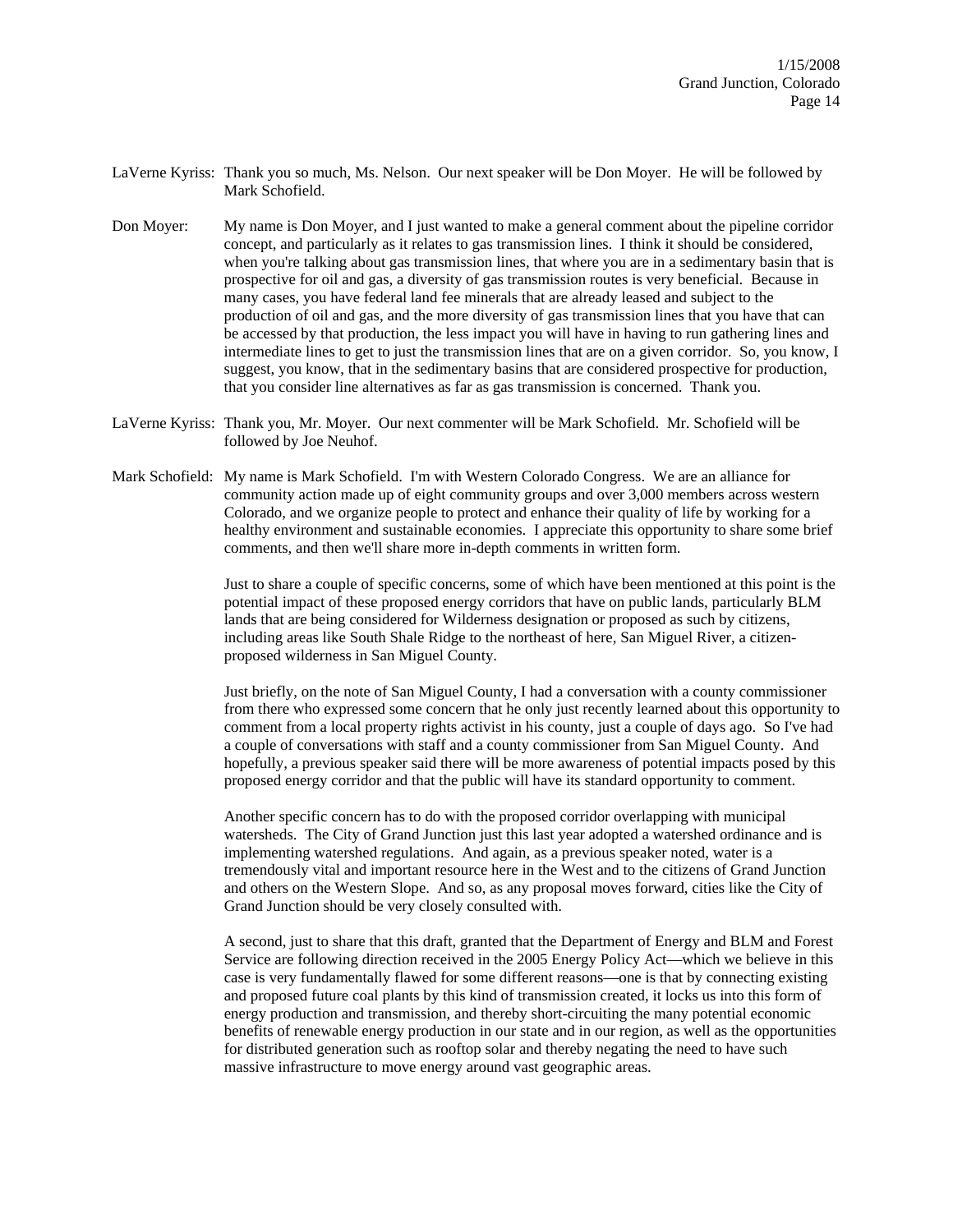Finally, I just want to, I think that point about, you know, question the need of whether or not these corridors are necessary is—just earlier today, the Western Governors' Association released a report stating that the Western states in the U.S. could save 48,000 megawatts, 1.8 trillion gallons of water, and create a net gain of \$53 billion during the next 15 years by encouraging energy conservation in homes and office buildings. And this is, again, according to a coalition of Western governors and the research they have done. So I hope before we commit ourselves to linking energy technologies of the 1950s, that we'll look ahead to the opportunities for distributed energy and for clean, renewable energy, which in many cases will require transmission. So that should be part of why this is looked at in this process. Thank you.

- LaVerne Kyriss: Thank you, Mr. Schofield, and thank you, Ihor. I was supposed to hit the button, and I didn't. Our next speaker is Joe Neuhof, and Joe will be followed by Scott Braden.
- Joe Neuhof: Good evening. My name's Joe Neuhof. I'm with the Colorado Environmental Coalition. I live here in Grand Junction. I appreciate the opportunity to comment on the draft.

I want to echo a few points that were made already this evening, and I think what it comes down to for us is, are we trying to be efficient or effective? And it seems like we're on the path of using new energy corridors and existing energy corridors in an efficient way, but we're lacking in the effectiveness to a certain degree. And just to echo a few points, we're gong through some real special places that are vital wildlife habitat, places like national parks, wilderness study areas, wilderness areas. I think we can do better than that, and I think it's effective to do better than that.

I also want to—and it's been mentioned before—say that we have a real opportunity in Colorado to be a leader with renewable energy, and there's an incredible amount of income and jobs associated with the renewable industry, and I think that this draft, although some of those vital areas of Colorado where there are this renewable energy source, have been analyzed, I don't think it reflects the type of energy corridor allowance that we would need to really take advantage of these prime airsheds and prime opportunities for solar power. And that's where we're headed. The Governor has worked for 20 percent renewables by 2020. To get there, we need to be effective in the corridors that we create so that we can get that energy from where it exists.

Just real briefly on a final note, a place that's real important to me that I've spent a lot of time with my family is South Shale Ridge. It's a beautiful place if you've never been out there. Mark had mentioned it earlier, and it's a place that's been determined to have wilderness character. It's a place that's been a focus of the energy industry, and folks have been working for a long time to find balance in that place and its unique geology and endangered species. And I think, for me, this personally, allowing an energy corridor to exist through that special place would—it would be terrible, and it would hurt the community that uses that place to recreate, and it would hurt some of the species that exist there that don't exist anywhere else.

So that's all I have. Thank you very much.

LaVerne Kyriss: Thank you very much, Mr. Neuhof. Scott Braden is our next speaker.

Scott Braden: My name's Scott Braden. I'm a field advocate with Southern Utah Wilderness Alliance. I appreciate the opportunity to comment on the proposed West-wide energy corridor PEIS, particularly how the proposed corridor will impact natural resources in Utah. We recognize that planning proactively to meet the energy infrastructure needs of the country is an important task. However, planning to meet those infrastructure needs should seek to minimize impacts and damage to natural resources.

> The PEIS proposes to designate utility corridors across or adjacent to lands that retain wilderness characteristics, wilderness study areas, Wilderness Areas, lands included in the citizen-proposed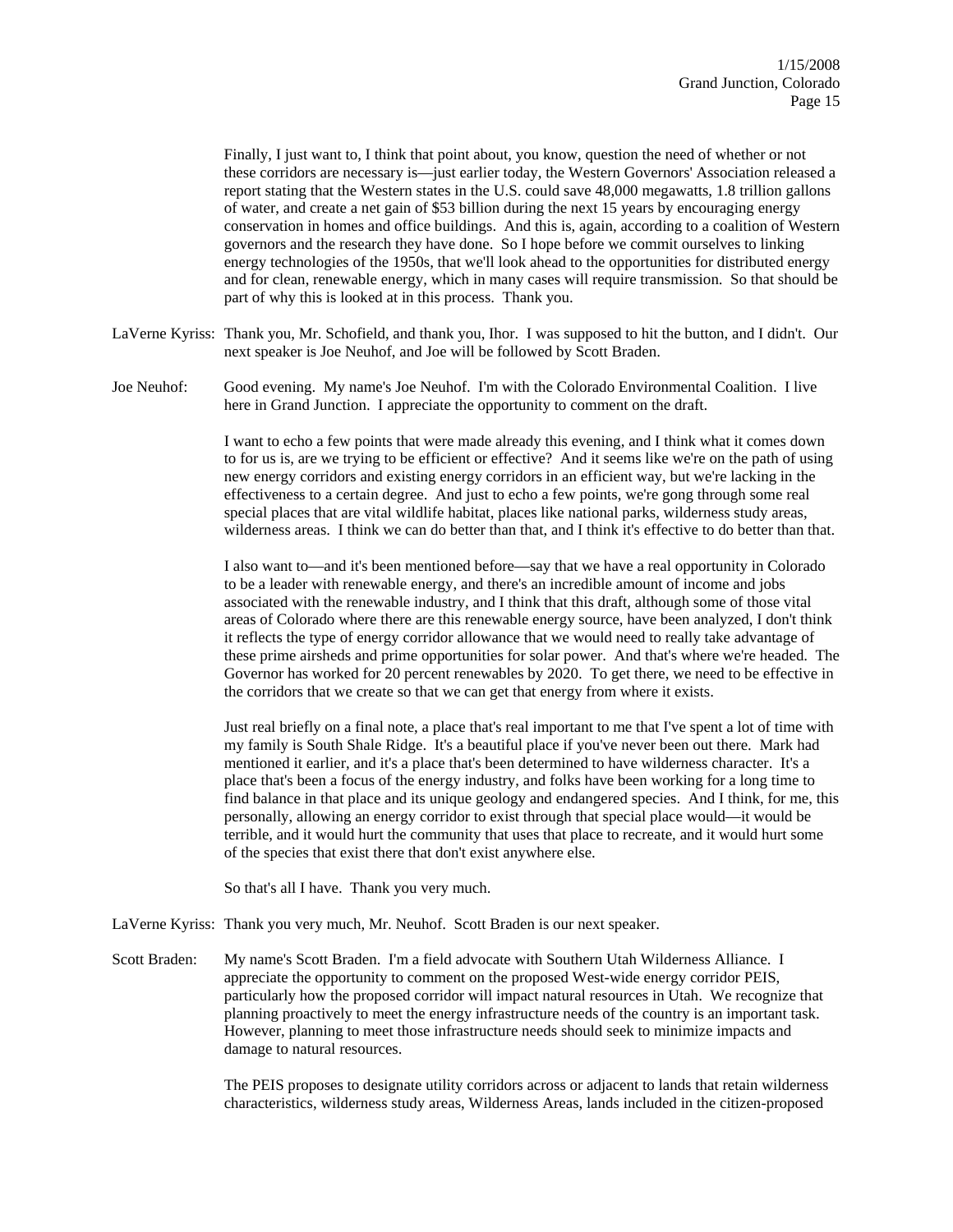America's Red Rock Wilderness Act, and several national parks. Communities would also be impacted by this plan, most notably Green River and Moab. The PEIS would overlay many areas within the citizen-proposed America's Red Rock Wilderness Act, such as Behind the Rocks, Gold Bar Rim, and Arches adjacent near Moab, Lower Flaming Gorge, Deadhorse Pass, and Coldspring Mountain near Vernal, Lost Spring Wash, and Price River near Price. And all of these preceding areas have been found to possess wilderness characteristics already by the BLM. The PEIS should include an alternative that avoids these lands that are included in this pending wilderness bill until Congress can consider these lands for wilderness designation.

The proposed corridor would be immediately adjacent to Arches National Park, within a mile of Dinosaur National Monument, and actually cross lands within Grand Staircase and Escalante National Monument. The visual impacts and the impacts of noise and pollution associated with the construction and operation of pipelines and other accessories to the corridor must be given a hard look to make sure that this project does not affect the air quality and viewsheds of these parks and monuments.

The proposed corridor would pass within a mile of two designated Wilderness Areas in Utah—the Beaver Dam Wilderness near St. George, and the Paria River and Vermilion Cliffs Wilderness east of Kanab. The Wilderness Act provides the highest level of land protection to these units, so the proposed corridor must be sure to avoid all negative impacts—including visual—to the naturalness of these Wilderness Areas.

The Town of Moab, Utah, risks serious negative impacts from this proposal—air quality, visual impact, noise pollution could contribute to a serious threat to the quality of life appreciated by folks in Moab, myself included. We would question, where is the range of reasonable alternatives for this plan, including an analysis of renewable energy production and delivery needs? Has the federal government analyzed the need for this scale of industrial development impacting so many wilderness-quality lands in Utah?

The gaps indicated in the proposed corridor in this plan—indicating land ownership other than BLM, mostly—should be examined in the alternatives, because they will surely lead to important and contingent issues of eminent domain, private property condemnation, and possible release of Wilderness Study Areas. Thank you.

LaVerne Kyriss: Thank you very much, Mr. Braden. Our next speaker will be Wayne Hoskisson.

Wayne Hoskisson: Good evening, and thank you for the opportunity to comment. I am Wayne Hoskisson. I am the chair of the Utah Chapter of the Sierra Club, but I live in Moab, just across the border, a lot closer than Salt Lake City.

> I am concerned about some of the routes that are proposed here, in particular the one that goes through the very southwest corner of Utah, and that is an area with a lot of wilderness proposal. It's a lot of critical habitat for desert tortoise. In fact, it's the only desert tortoise habitat in Utah, so I'm very concerned about that particular area. I think that in general, that route should indeed follow 15 until it gets to St. George, and then it should follow the old highway to avoid the Virgin River Gorge and go on towards Mesquite that way.

> I'm also concerned about the route that basically cuts through the Moab area. I think that, again, it should follow the highway routes rather than going cross-country as it seems to do on there. And I think that one of the things that we need to be very concerned about is that, you know, we're already fragmenting the landscape tremendously throughout the West, and this is only going to add to it unless we can stick to already disturbed routes through the West. Thank you.